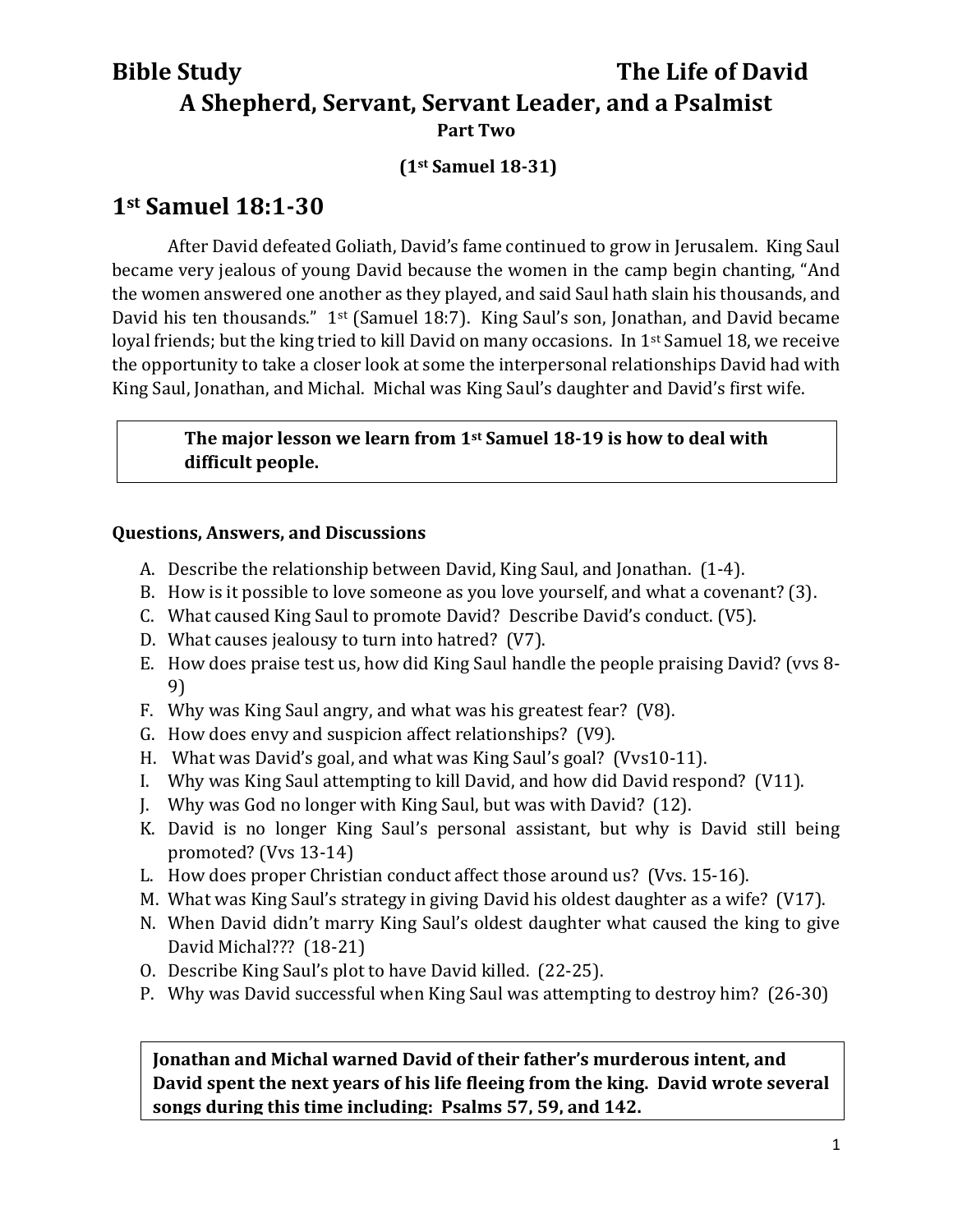### **Discussion**

- 1. What does this lesson teach you about effectively dealing with difficult people?
- 2. Why must we be careful about the adulation or praise people give to us?
- 3. Why was David successful in his interpersonal relationships with King Saul, Jonathan, and Michal?

## **1st Samuel 19: 1-24**

Although King Saul never stopped pursuing David with the intent to kill him, David never lifted his hand against the king because David declared that the king was God's anointed. God placed some individuals in David's life to protect and shield him from the attacks of the king. 1st Samuel 19 describes those persons and how they helped David.

## **The major lesson we learn from this chapter is God's protection over our lives.**

### **Questions, Answers, and Discussions.**

- A. How did Jonathan protect David? (1-7)
- B. How did Michal protect David? (11-17)
- C. How did Samuel protect David? (18-19)

**Lesson: Explain how God uses people to protect His beloved?**

## **1st Samuel 20−24: David seek refuge from King Saul.**

In these chapters we find David as a fugitive on the run from King Saul. However, the Lord continues to bless David; and David has the opportunity to kill King Saul but he decides to spare the king's life.

**The major lessons from these chapters are God's providential care for His children, and how we should respond when God gives us the upper hand over our enemies.**

Identify the places David hid himself from King Saul. **(20:1; 21:1; 22:1; 24:1)**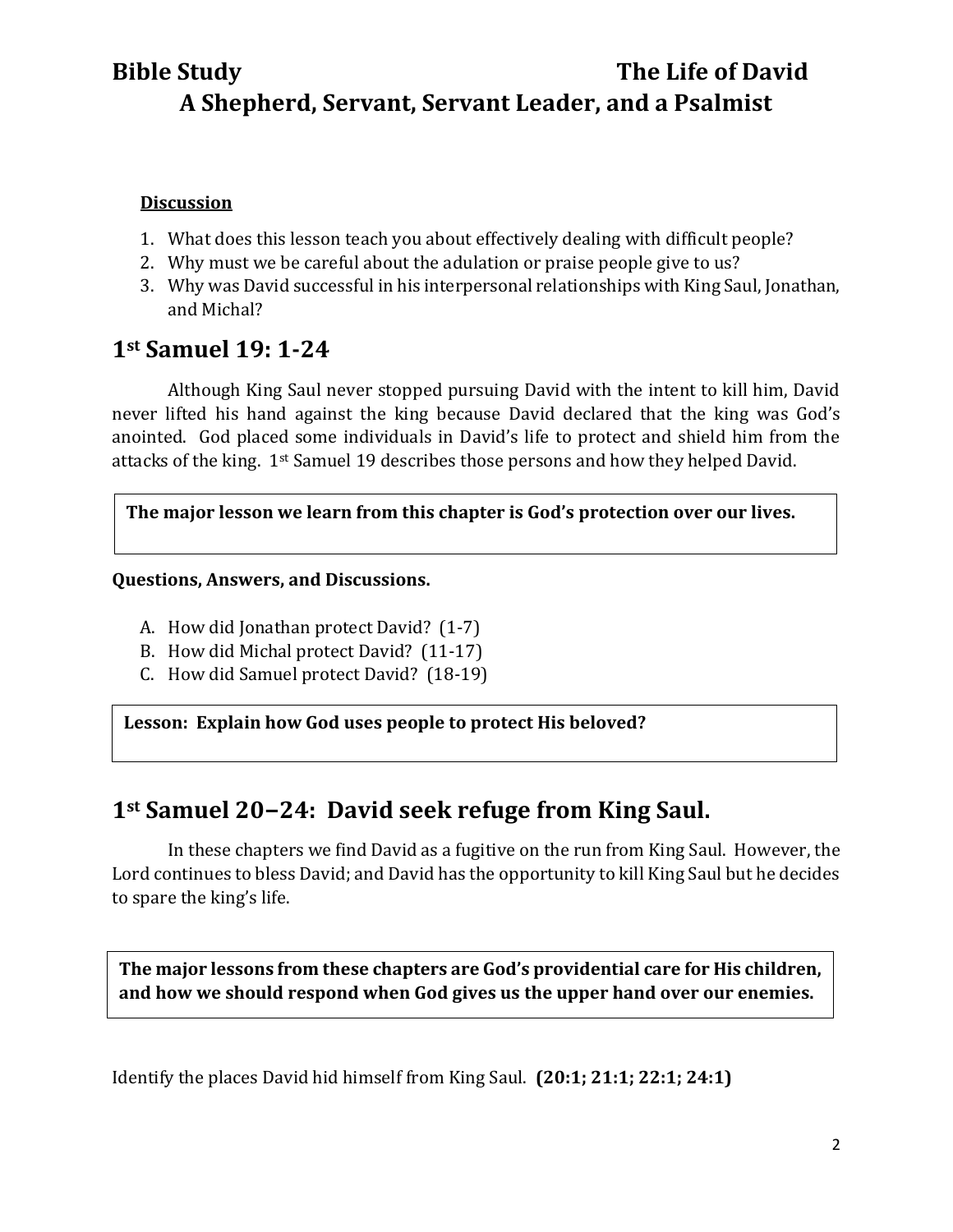# **Bible Study The Life of David**

## **A Shepherd, Servant, Servant Leader, and a Psalmist**

- A. Describe how fearful David was for his life. (20:3)
- B. What kind of bread did David eat, and was it illegal for him to eat this bread? (21:1-6; Mark 2:25-26)
- C. Why did David pretend to be a mad man? (21:12-15)
- D. What happened to David in the cave of Adullam? (22:1-2)
- E. What did David do for his parents in Mizpeh of Moab? (22:3-4)
- F. How did Ahimelech defend David, and what was King Saul's response? (22:14- 18)
- G. While on the run from King Saul, God commissions David to save Israel from the Philistines once again, but what was King Saul's response? (23:1-8)
- H. Why would God allow David to go through this trouble in his life? (23:11-13)
- I. Describe the faithfulness of God? (23:14-16)
- J. What happened in Engedi to cause David remorse for his actions? (24:1-6)
- K. Why didn't David kill King Saul when he had the opportunity? (24:8-12)
- L. How did King Saul respond to David's kindness? (24:16-22)

# **1st Samuel 25-31**

## **Overview of 1st Samuel 25-31**

- The death of Samuel. (25:1)
- Nabal, Abigail, and David. (25:2-42)
- David marries Abigail and Ahinoam. (25:42-44)
- David spares King Saul's life a second time. (26:3-12, 17-21;25)
- David flees again, and King Saul pursues him again. (27:1-4)
- David at Zilklag. (30)
- The death of King Saul, Jonathan, and the king's sons. (31)

## **1st Samuel 25: 1-44 (Samuel dies and David marries Abigail)**

- A. Was Samuel a prophet or a judge of Israel?
- B. Which of the following did Samuel **NOT** do for David?
	- i. Samuel anointed David as king of Israel.
	- ii. Samuel was a mentor for David.
	- iii. Samuel gave David a wife.
	- iv. Samuel protected David.
- C. Who was Nabal and Abigail? (3)
- D. What caused the controversy between Nabal and David? (9-14)
- E. How did Abigail resolve the conflict? (18-28)
- F. Describe Abigail's wisdom. (28-35)
- G. What caused Nabal's death? (36-38)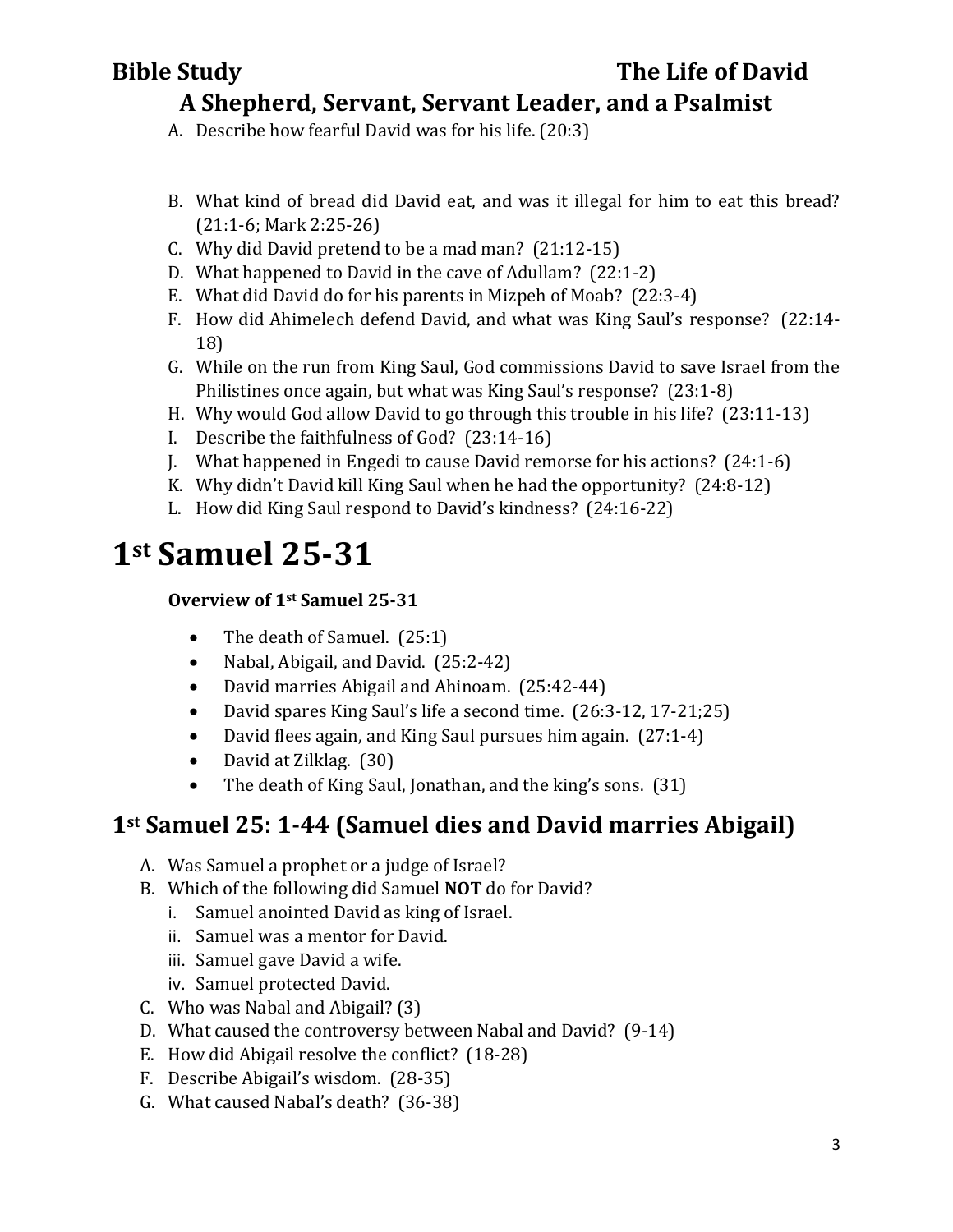H. David marries Abigail. (39-44)

## **Identify at least 3 life lessons from this chapter:**

## **1st Samuel 26-27 (David spares Saul's life again, and finds refuge in Philistine)**

- A. What events led to David to find King Saul asleep? (26:1-7)
- B. Why didn't David kill King Saul when he had the opportunity? (26:8-12)
- C. What did David take from King Saul, and why? (26:12)
- D. What accusation did David charge to Abner? (26:13-16)
- E. How did King Saul respond to David's mercy toward him? (26:17-21)
- F. Why did David return King Saul's spear? (26:22)
- G. Why did David remain faithful to King Saul? (26:23-24)
- H. Why did King Saul speak highly of David? (26:25)
- I. Did David believe that King Saul would kill him, and what did he decide to do? (27:1)
- J. Why was the land of Ziklag given to David? (27:5-6)
- K. How long did David live among the Philistines? (27:7)
- L. Describe how violent a warrior David was, and his relationship with Achish? (27:9- 12)

### **After studying these chapters, what changes will you make in your interpersonal relationship?**

1.

2.

3.

### **1st Samuel 30: 1-31 The battle at Ziklag.**

- A. What happened at Ziklag? (1-3)
- B. How did David and his warriors respond? (4)
- C. How was David personally effected by the events at Ziklag? (5-6)
- D. After David encouraged himself in the Lord, what did he do next? (7-8)
- E. Why is it so important to treat all people properly? (11-15; 21-25))
- F. Did David recover all he had lost in Ziklag? (16-20)